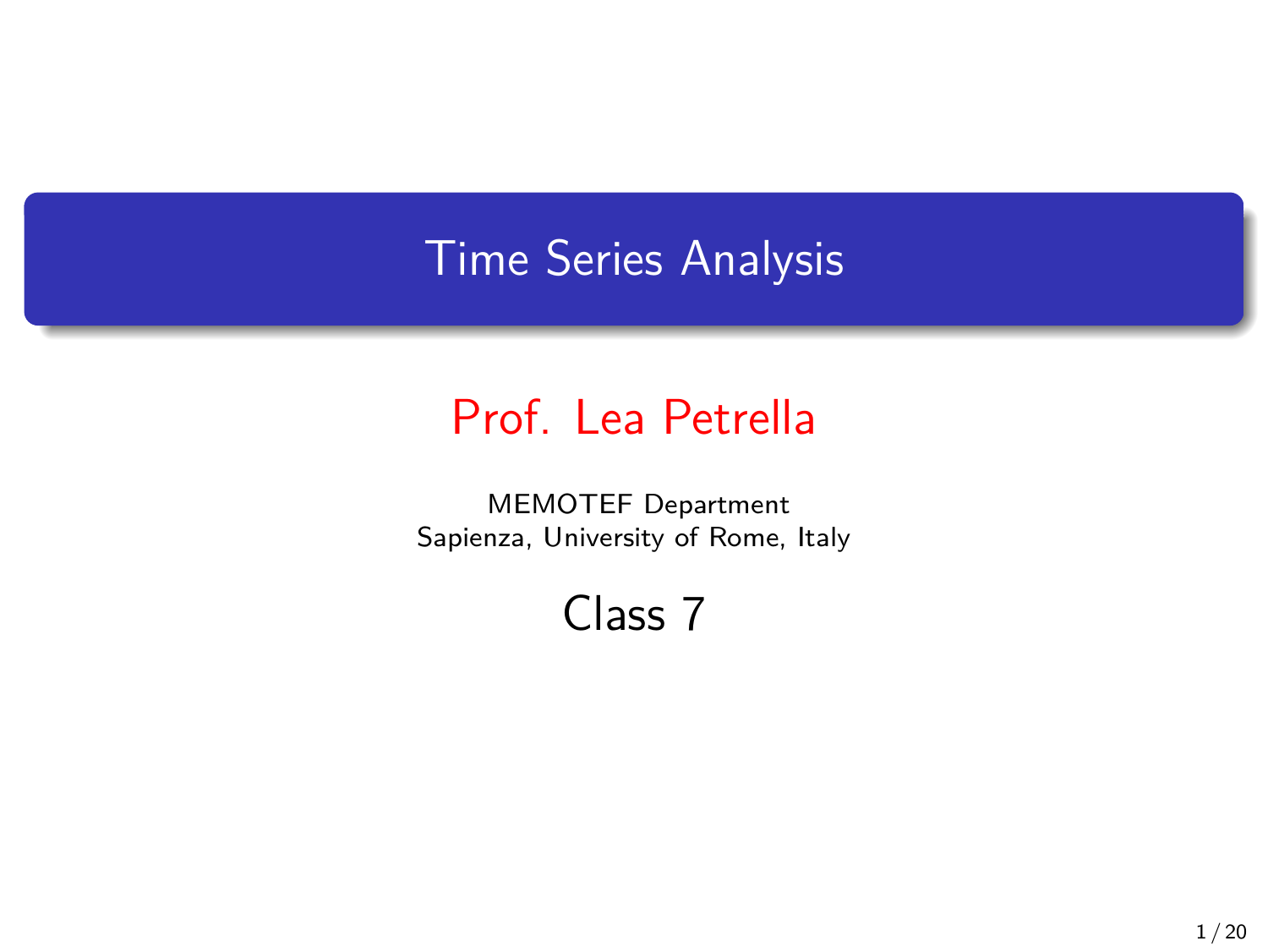- Autoregressive models are used to explain phenomena whose present value can be derived by their past value plus a random shock.
- A better interpretation and diffusion of this class of models with respect to the Moving Average class is due to their similarities with the linear regression model.

$$
X_t = \varphi X_{t-1} + \epsilon_t,
$$
  
\n
$$
\epsilon_t \sim \text{WN}(0, \sigma^2),
$$
  
\n
$$
(X_t = \delta + \varphi X_{t-1} + \epsilon_t).
$$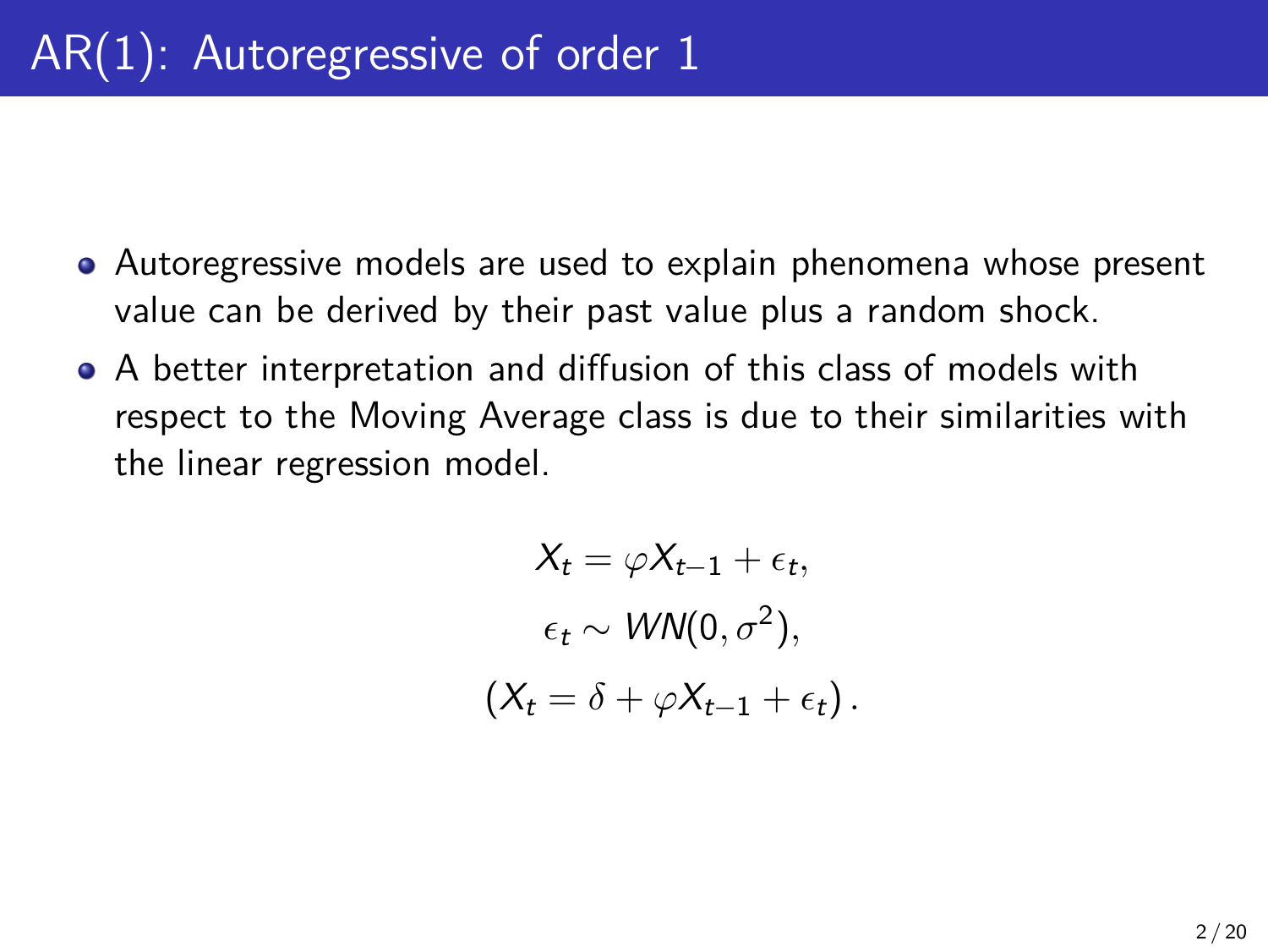- **•** If  $|\varphi|$  ≥ 1 then the process  $X_t$  would explode (to  $\pm \infty$ ) because the shocks  $\epsilon_t$  would accumulate and would not vanish in time.
- It is not surprising that when  $|\varphi| \geq 1$  the Autoregressive process is not stationary.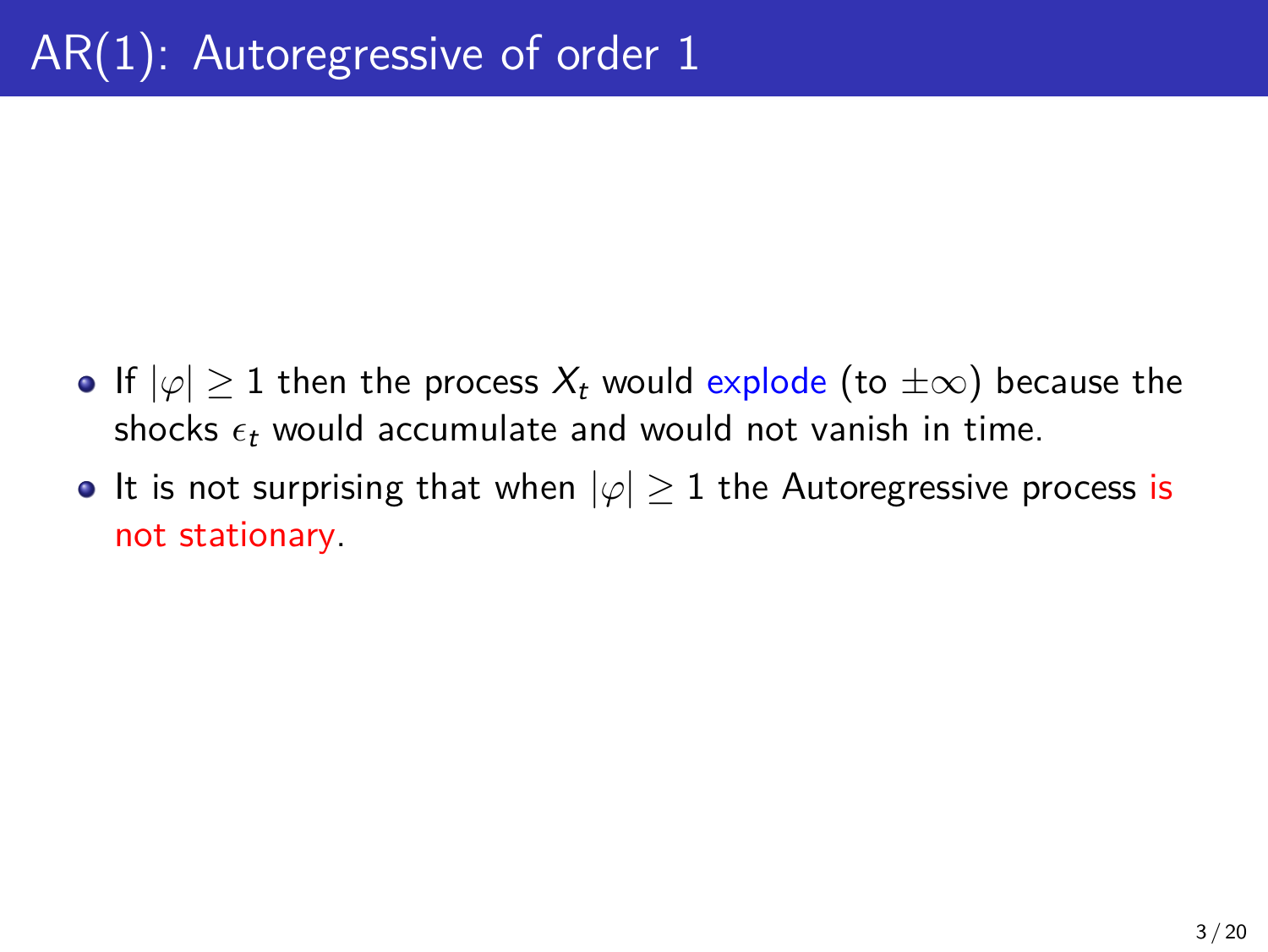



**AR(1), phi>1**



Figure: Stationary and non stationary *AR*(1) time series.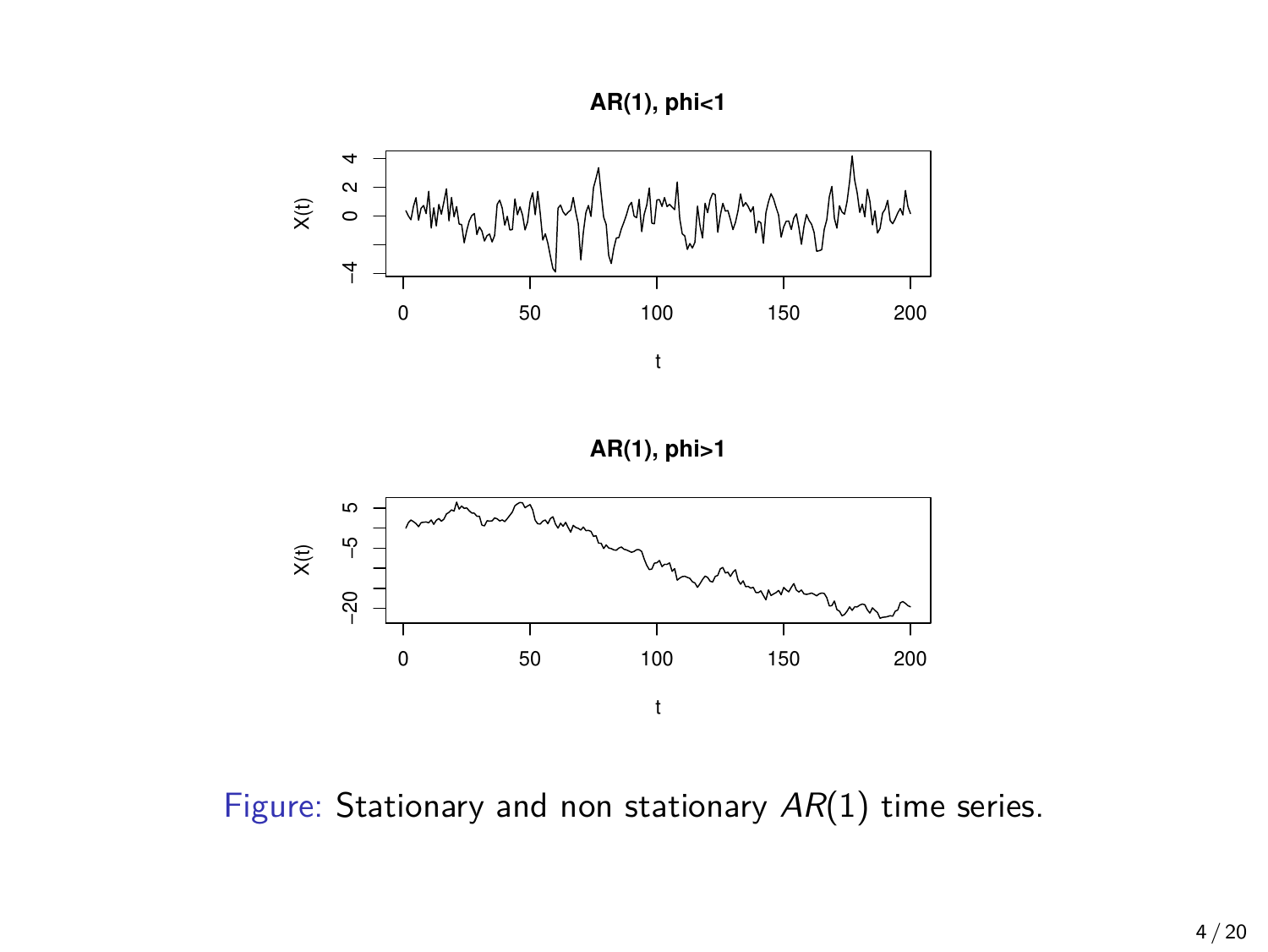• More formally, iterating substitutions of the process:

$$
X_t = \varphi X_{t-1} + \epsilon_t = \varphi(\varphi X_{t-2} + \epsilon_{t-1}) + \epsilon_t = \varphi^2 X_{t-2} + \varphi \epsilon_{t-1} + \epsilon_t =
$$
  
=  $\varphi^2(\varphi X_{t-3} + \epsilon_{t-2}) + \varphi \epsilon_{t-1} + \epsilon_t = \varphi^3 X_{t-3} + \varphi^2 \epsilon_{t-2} + \varphi \epsilon_{t-1} + \epsilon_t =$   
........  
=  $\epsilon_t + \varphi \epsilon_{t-1} + \varphi^2 \epsilon_{t-2} + ... \rightarrow MA(\infty),$ 

- which is stationary if  $|\varphi|$  < 1.
- Taking the expected value and recalling that

$$
\sum_{j=0}^\infty \varphi^j = \frac{1}{1-\varphi}
$$

if  $|\varphi|$  < 1, then:

$$
\mathbb{E}\left(\epsilon_t + \varphi\epsilon_{t-1} + \varphi^2\epsilon_{t-2} + \ldots\right) = \frac{0}{1-\varphi} < \infty.
$$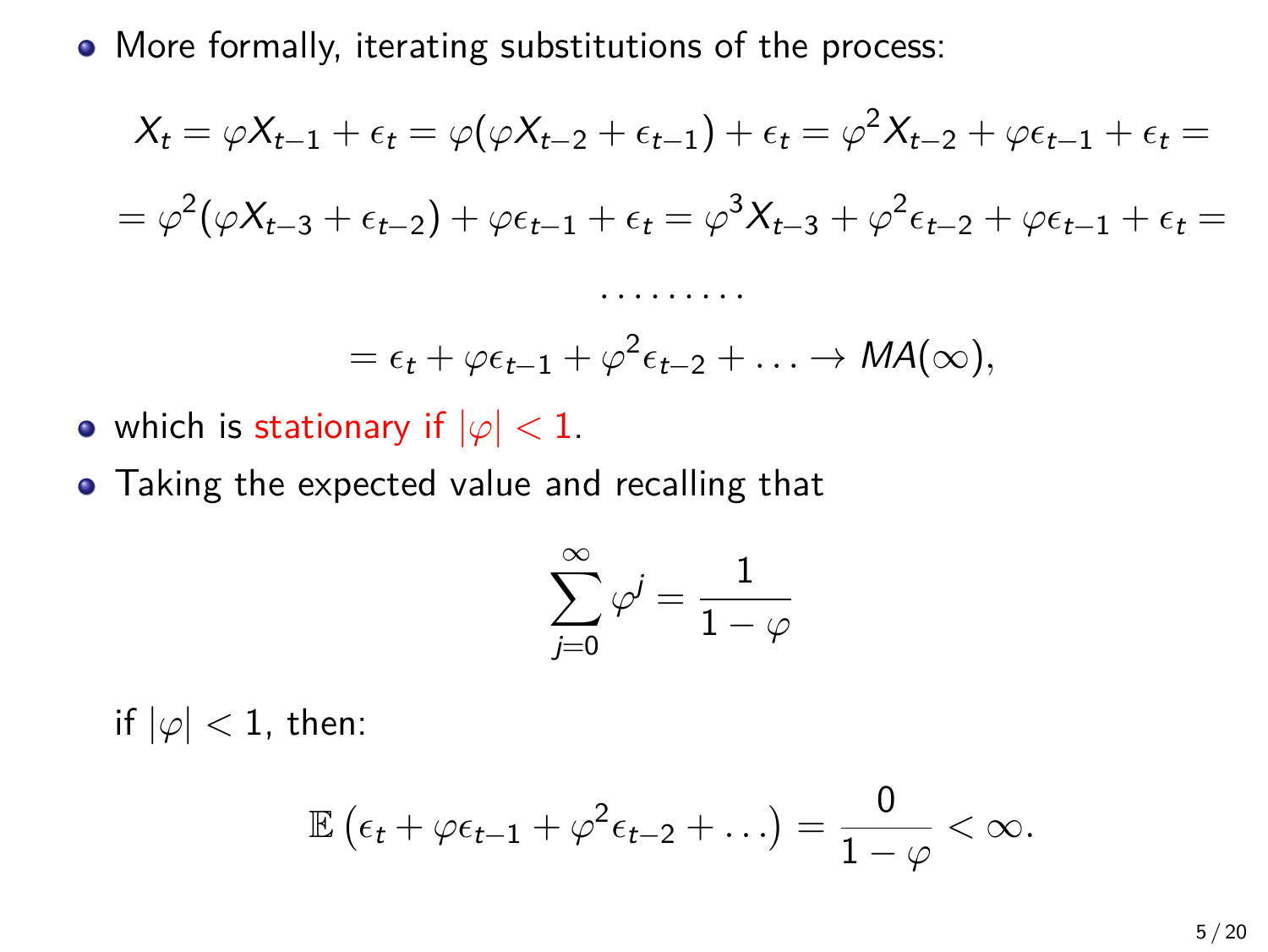• For the variance we have:

$$
Var(X_t) = \gamma(0) = \mathbb{E}(X_t - \mu)^2 = \mathbb{E}(X_t)^2 = E(\epsilon_t + \varphi \epsilon_{t-1} + \varphi^2 \epsilon_{t-2} + \dots)^2
$$
  
=  $Var(\epsilon_t + \varphi \epsilon_{t-1} + \varphi^2 \epsilon_{t-2} + \dots) =$   
=  $(1 + \varphi^2 + \varphi^4 + \varphi^6 + \dots)\sigma^2 = \sigma^2 \sum_{j=0}^{\infty} \varphi^{2j} = \frac{\sigma^2}{1 - \varphi^2},$ 

if  $|\varphi|$  < 1

• The autocovaiance function is given by:

$$
\gamma(h) = \mathbb{E}\left[\left(\epsilon_t + \varphi\epsilon_{t-1} + \varphi^2\epsilon_{t-2} + \dots + \varphi^h\epsilon_{t-h} + \varphi^{h+1}\epsilon_{t-h-1} + \varphi^{h+2}\epsilon_{t-h-2} + \dots\right)\right] \times \left(\epsilon_{t-h} + \varphi\epsilon_{t-h-1} + \varphi^2\epsilon_{t-h-2} + \dots\right)] =
$$

$$
= (\varphi^h + \varphi^{h+2} + \varphi^{h+4} + \dots)\sigma^2 = \varphi^h(1 + \varphi^2 + \varphi^4 + \dots)\sigma^2 =
$$

$$
= \sigma^2 \frac{\varphi^h}{1 - \varphi^2} = \varphi^h\gamma(0),
$$

if  $|\varphi|$  < 1.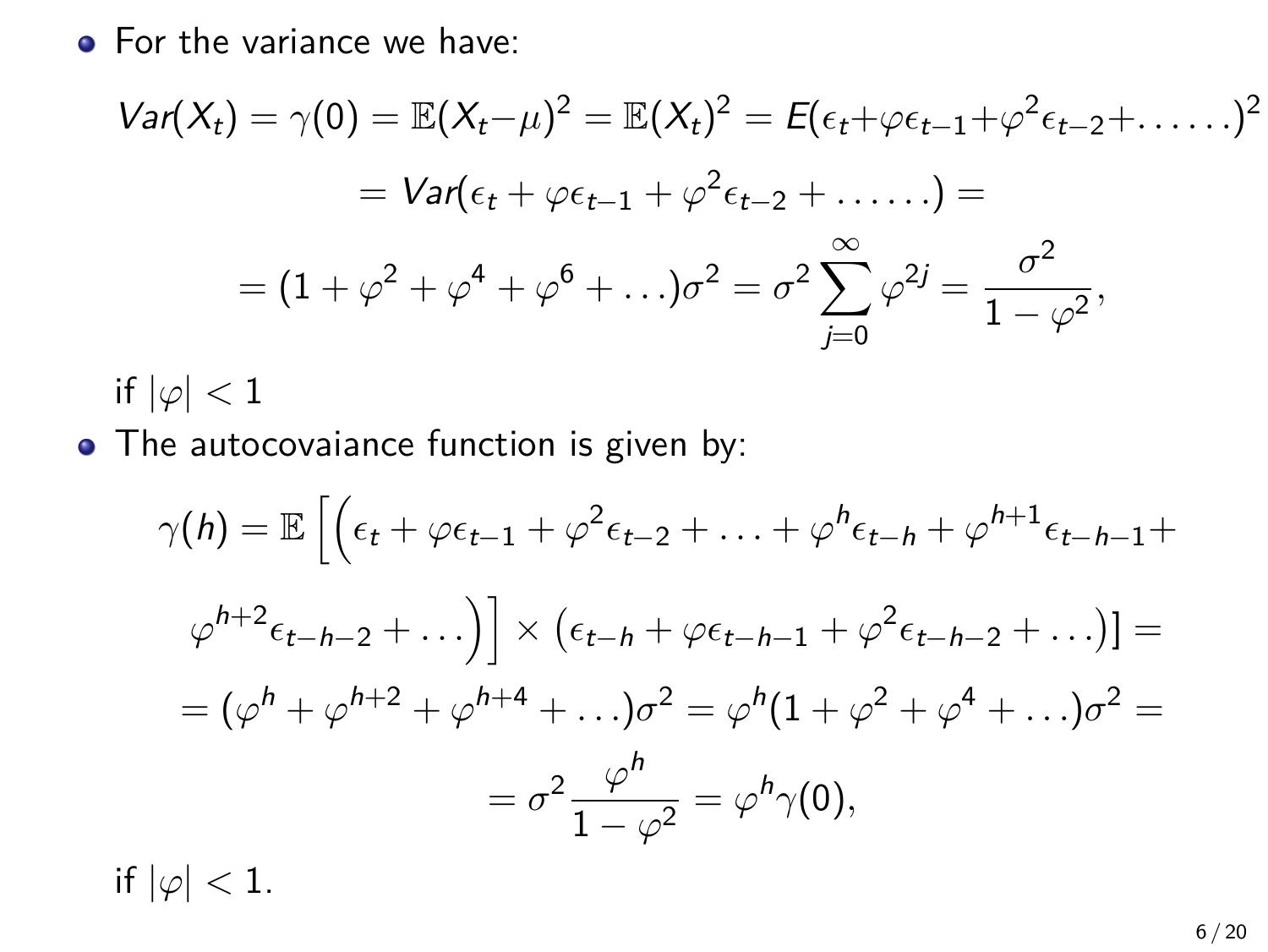• The ACF is given by:

$$
\rho(h)=\frac{\gamma(h)}{\gamma(0)}=\varphi^h.
$$

- When *φ >* 0, the ACF decays exponentially to zero.
- When  $\varphi > 0$ , the ACF decays exponentially to zero but with positive and negative fluctuations.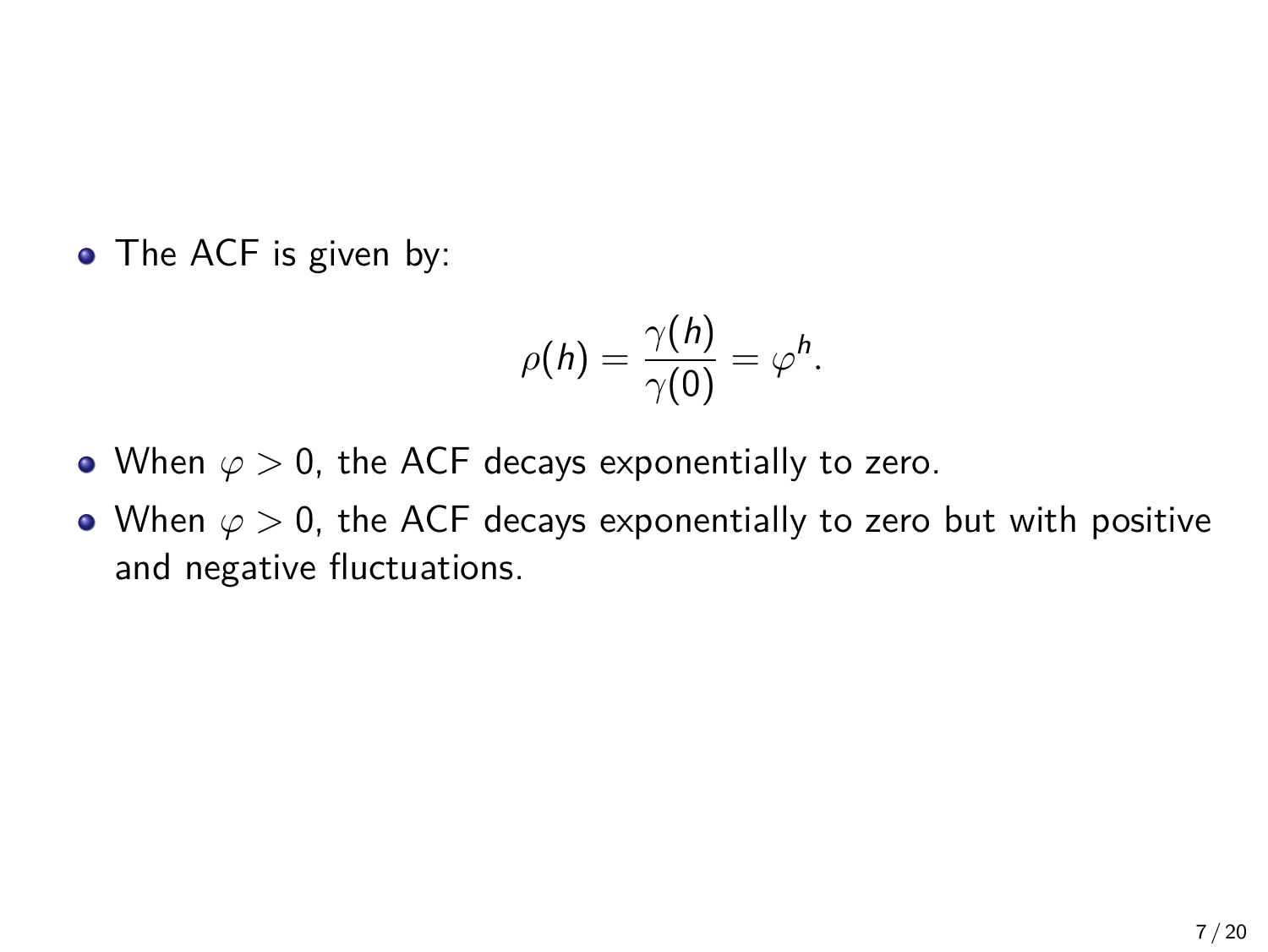**ACF di un AR phi=0.3**



Figure: ACF of two AR(1) stationary processes.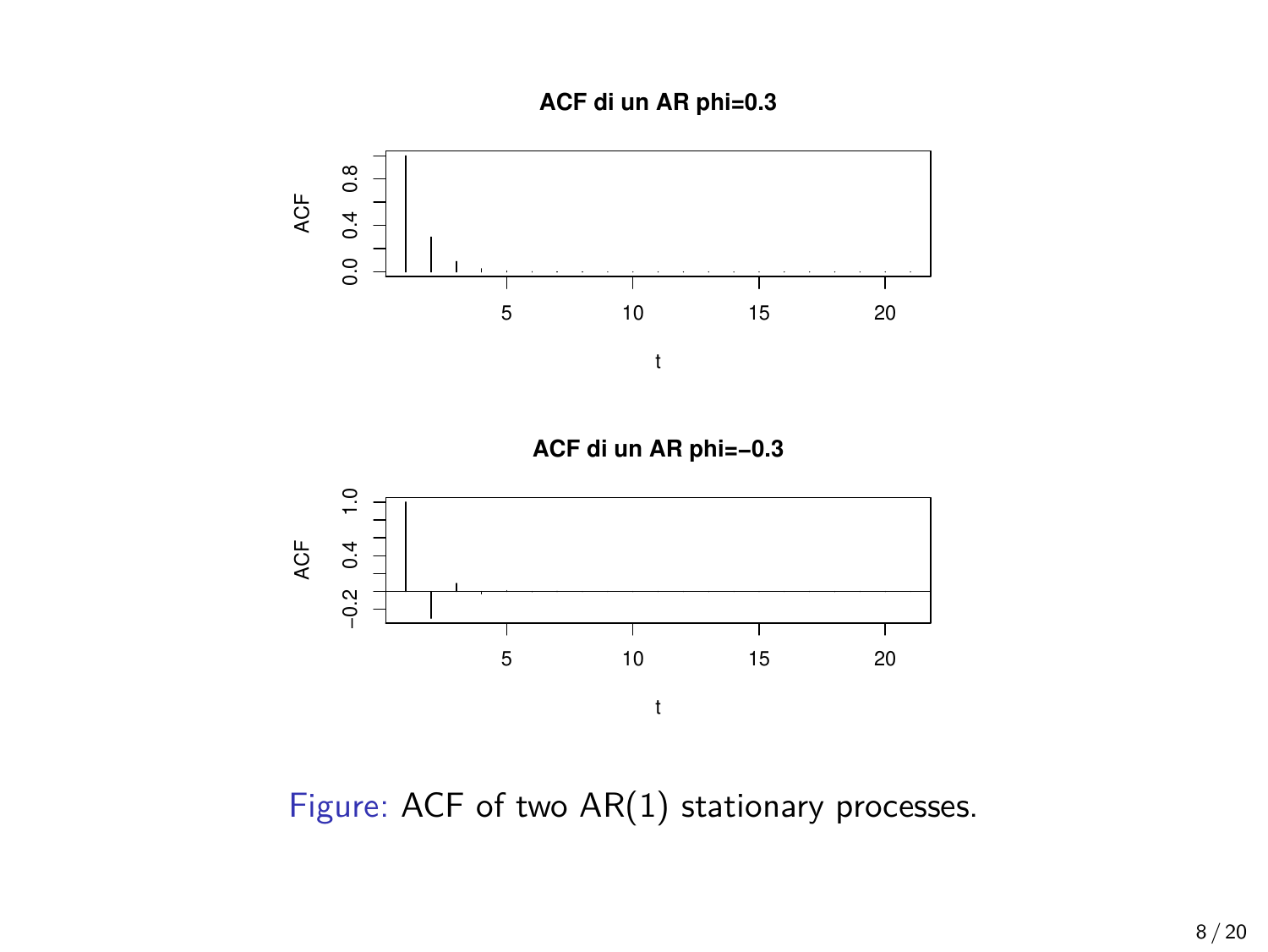1 The autocorrelations,  $\rho(h)$  are the elements of a progressive geometric series that converges to zero as  $|\varphi| < 1$ ,

$$
\lim_{h\to\infty}\rho(h)=\lim_{h\to\infty}\varphi^h=0 \quad \text{if } |\varphi|<1.
$$

2 The autocovariance function can be written recursively by using a first difference equation:

$$
\gamma(h)=\varphi\gamma(h-1),\qquad h>0.
$$

3 The autocorrelation function can be written in a similar way:

$$
\rho(h)=\varphi\rho(h-1).
$$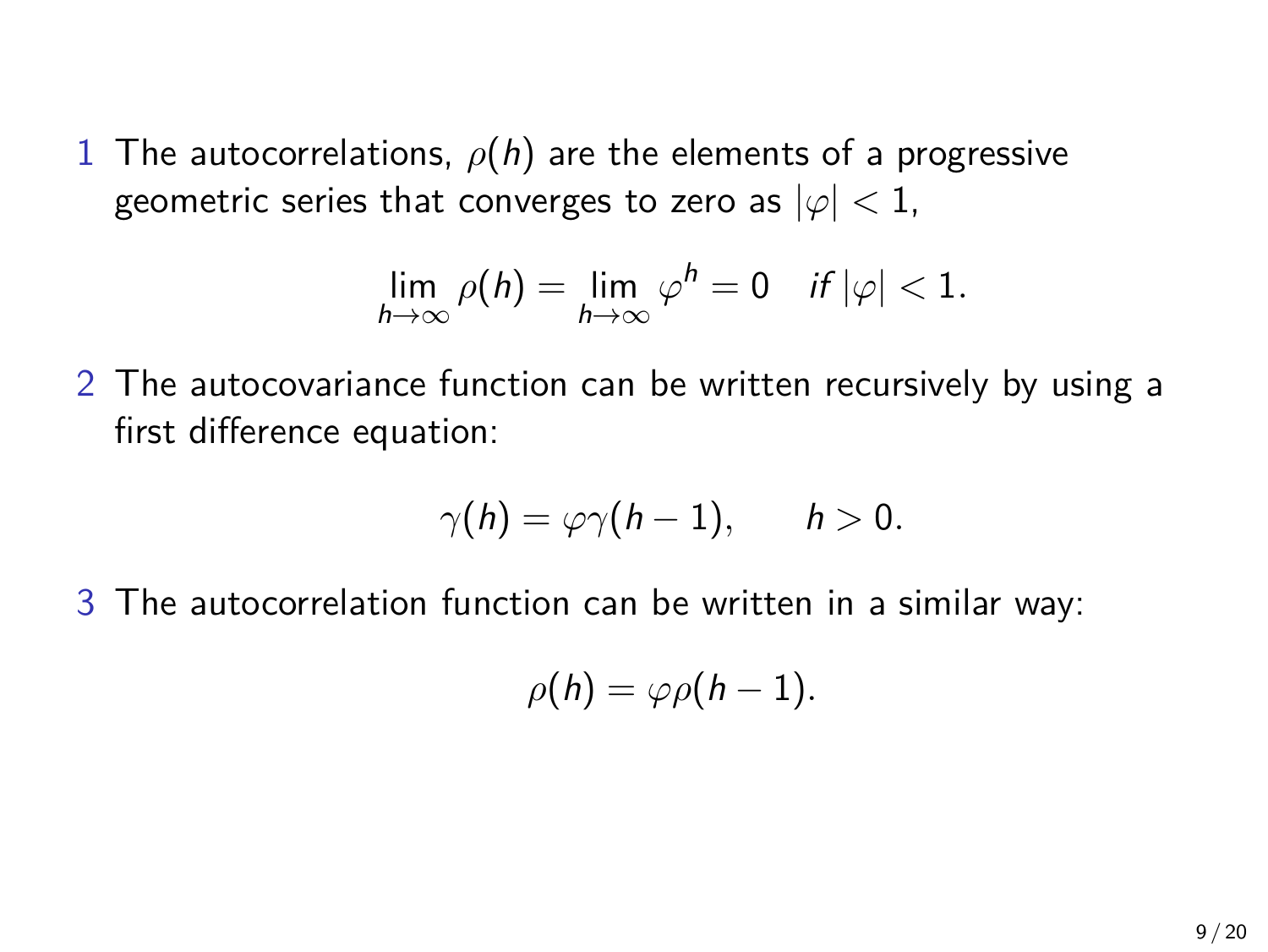4 The impulse response function is equal to:

$$
\frac{\partial X_{t+j}}{\partial \epsilon_t} = \varphi^j,
$$

that is, the ACF and in the long-run the effect of a shock vanishes if  $|\varphi|$   $<$  1.

- 5 The greater the parameter  $\varphi$  the greater the correlation with the past, the greater is the effect of a shock in time.
- 6 A stationary  $AR(1)$  process can be written in terms of  $MA(\infty)$ .
- Results 1,2,3,4,5 allows to understand the stationarity condition, if  $|\varphi| > 1$  those effects would amplify with time.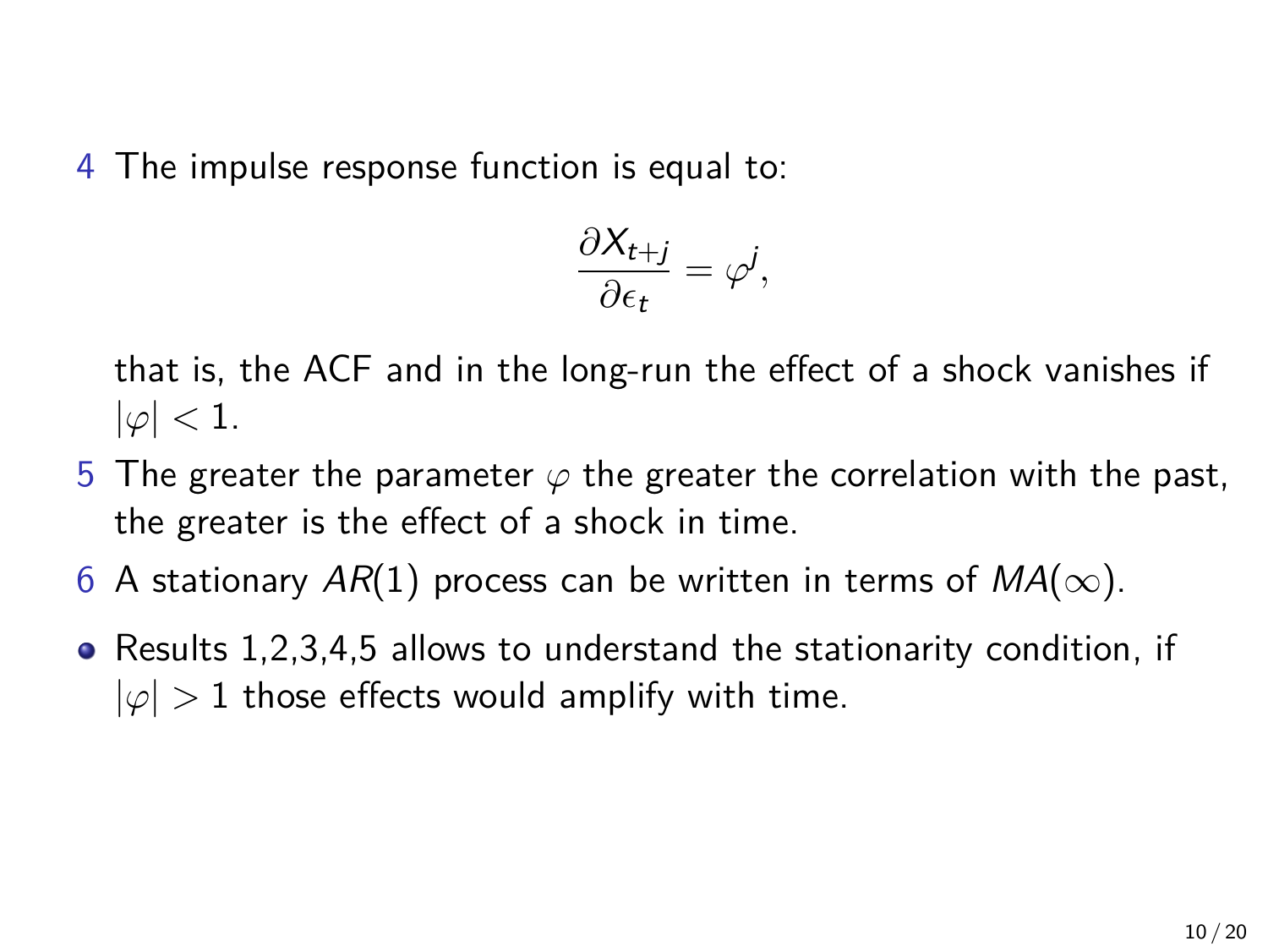## **correlogramma AR(1) phi=0.3**





Figure: Correlogram of stationary AR(1) processes.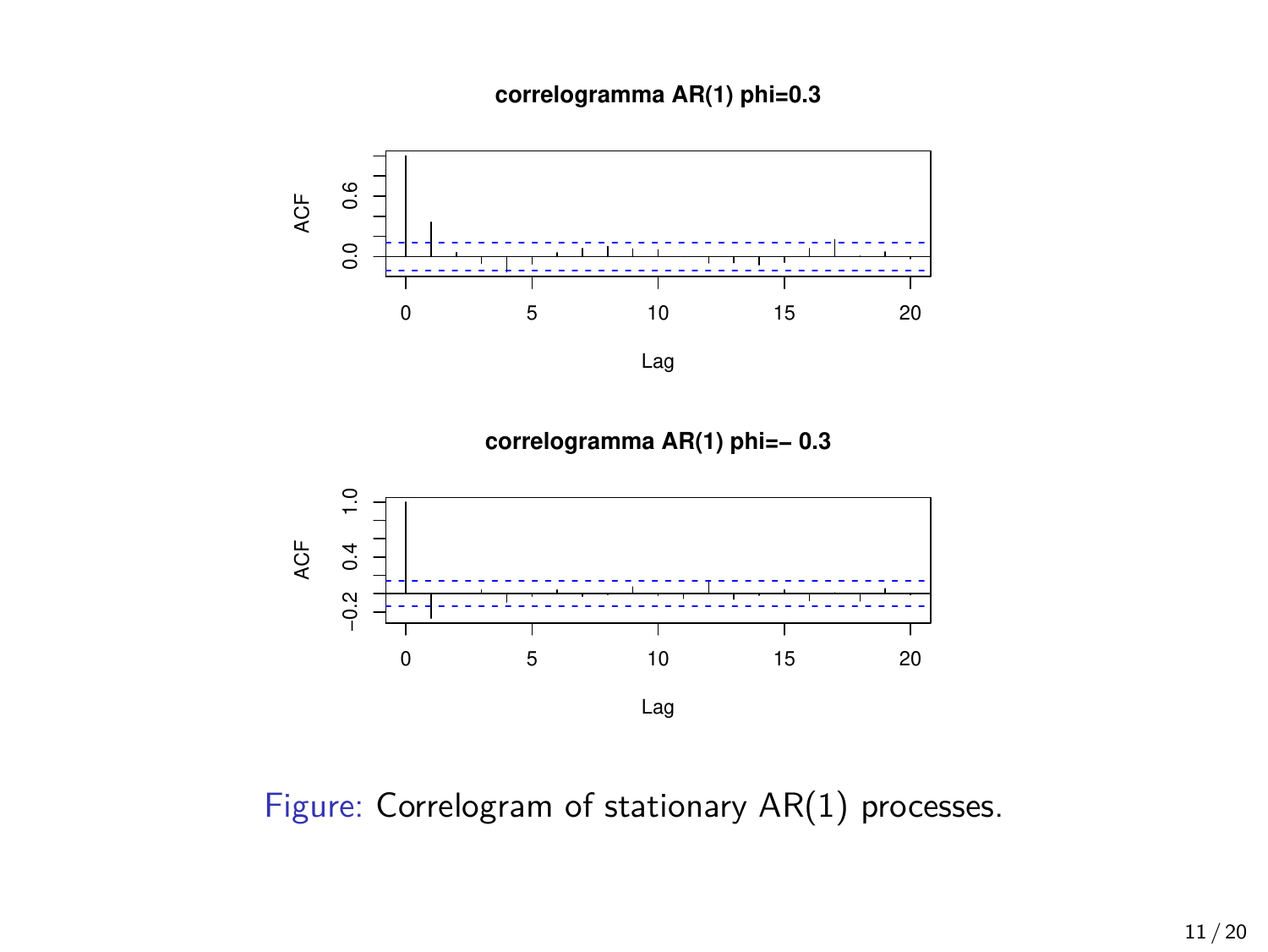An alternative way to obtain stationary conditions is to consider the representation of the *AR*(1) in terms of *B* operator:

$$
X_{t} = \varphi X_{t-1} + \epsilon_{t}
$$

$$
\Leftrightarrow
$$

$$
X_{t} - \varphi X_{t-1} = \epsilon_{t}
$$

$$
\Leftrightarrow
$$

$$
(1 - \varphi B)X_{t} = \epsilon_{t}
$$

**•** This condition requires the roots in *B* of  $(1 - \varphi B) = \Phi(B) = 0$  to lie outside the unit circle, that is,  $|B| > 1 \Leftrightarrow |\varphi| < 1$ .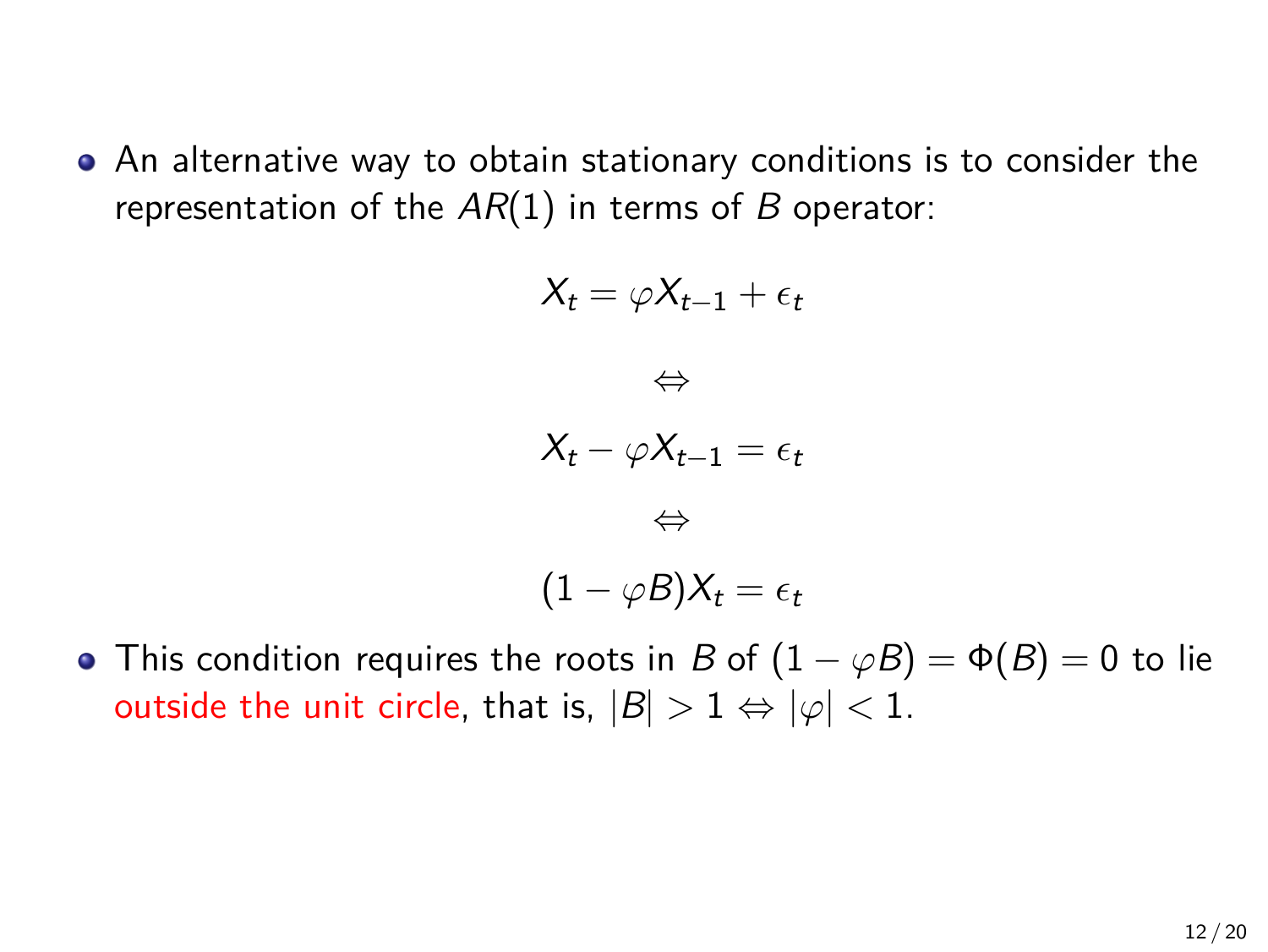An alternative way to obtain the *MA*(*∞*) representation of an *AR*(1) is to consider the *B* operator starting from:  $(1 - \varphi B)X_t = \epsilon_t$  and to derive

$$
X_t = (1 - \varphi B)^{-1} \epsilon_t = \frac{1}{(1 - \varphi B)} \epsilon_t.
$$

• For stationary process we can then write:

$$
\frac{1}{(1-\varphi B)}=\sum_{i=0}^{\infty}(\varphi B)^{i}=1+(\varphi B)+(\varphi B)^{2}+\ldots\ldots
$$

• Thus,

$$
X_t = \frac{1}{(1 - \varphi B)} = \sum_{i=0}^{\infty} (\varphi B)^i \epsilon_t = \sum_{i=0}^{\infty} (\varphi)^i \epsilon_{t-i}.
$$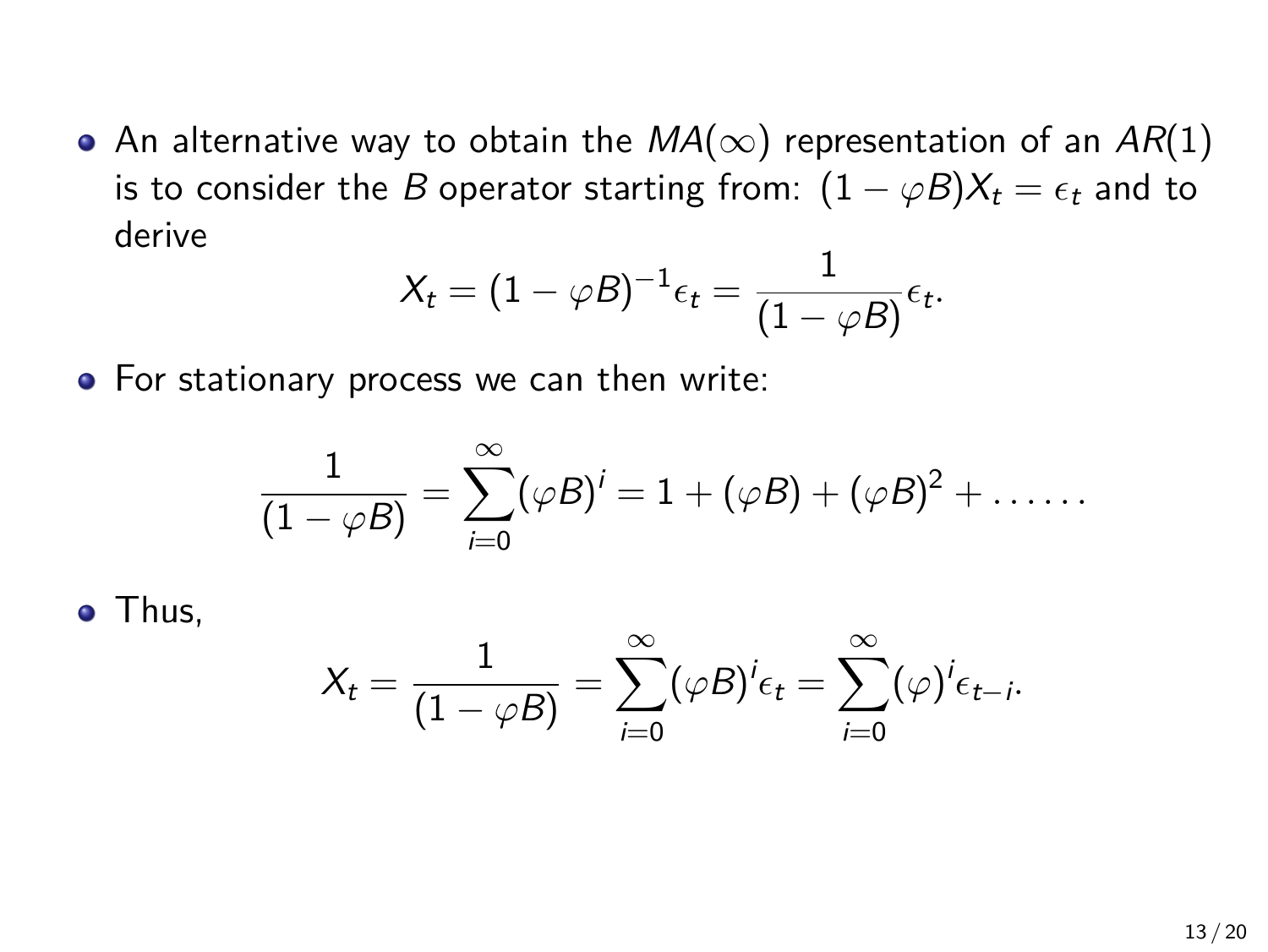**•** For PACF, recalling what we saw before, we have

 $\phi_{11} = \rho(1) = \varphi.$ 

For *ϕkk*, recalling the definition of *AR*(1), we have

$$
\phi_{kk} = 0 \quad \forall k \geq 2.
$$

• For example.  $\phi_{22} = 0$ . If it was not zero, we could write:

$$
X_t = \phi_{21} X_{t-1} + \phi_{22} X_{t-2} + e_t,
$$

• However, since the process is autoregressive of first order, it must be  $\phi_{22} = 0$ .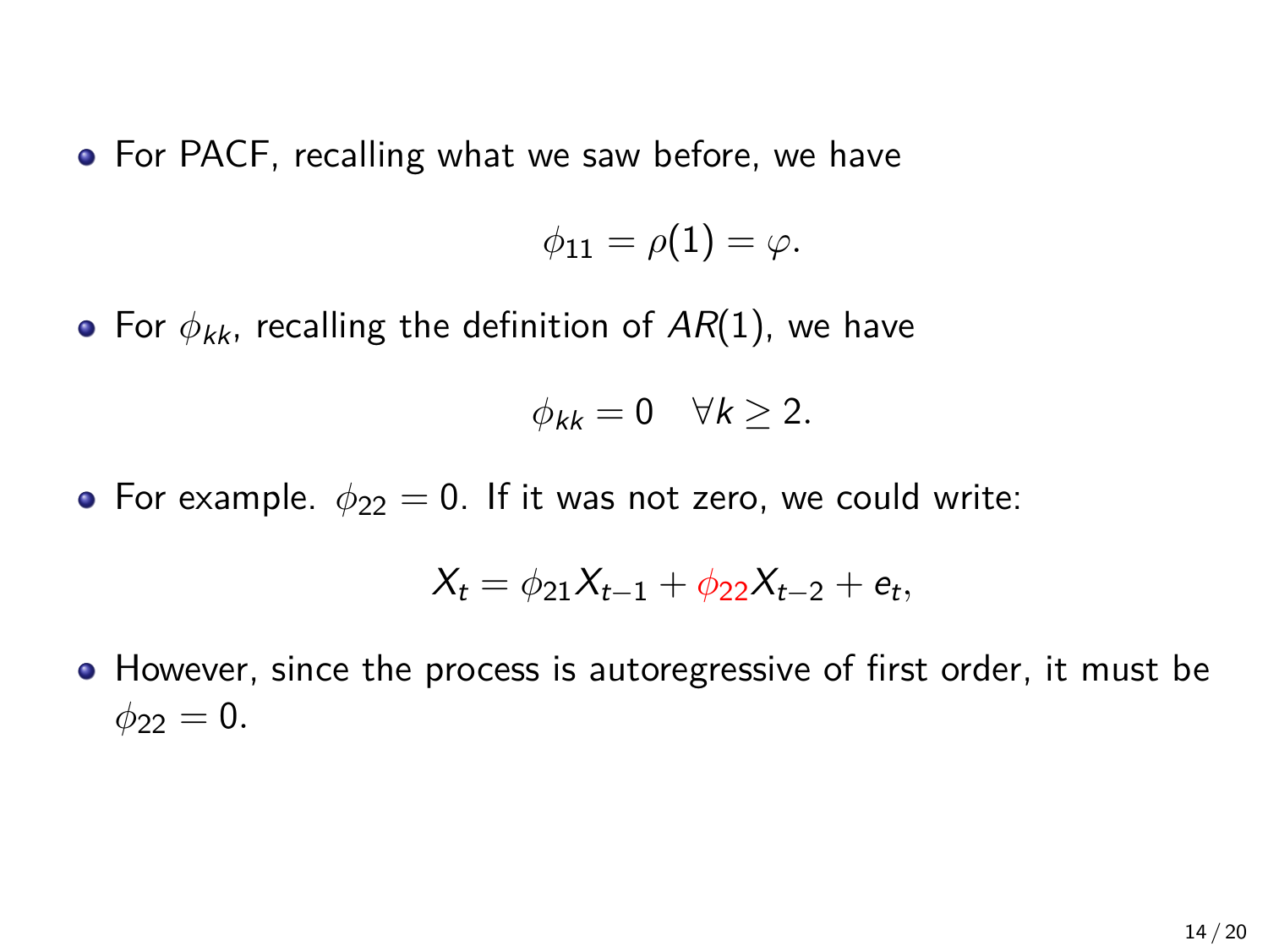



Figure: PACF of stationary AR(1) processes.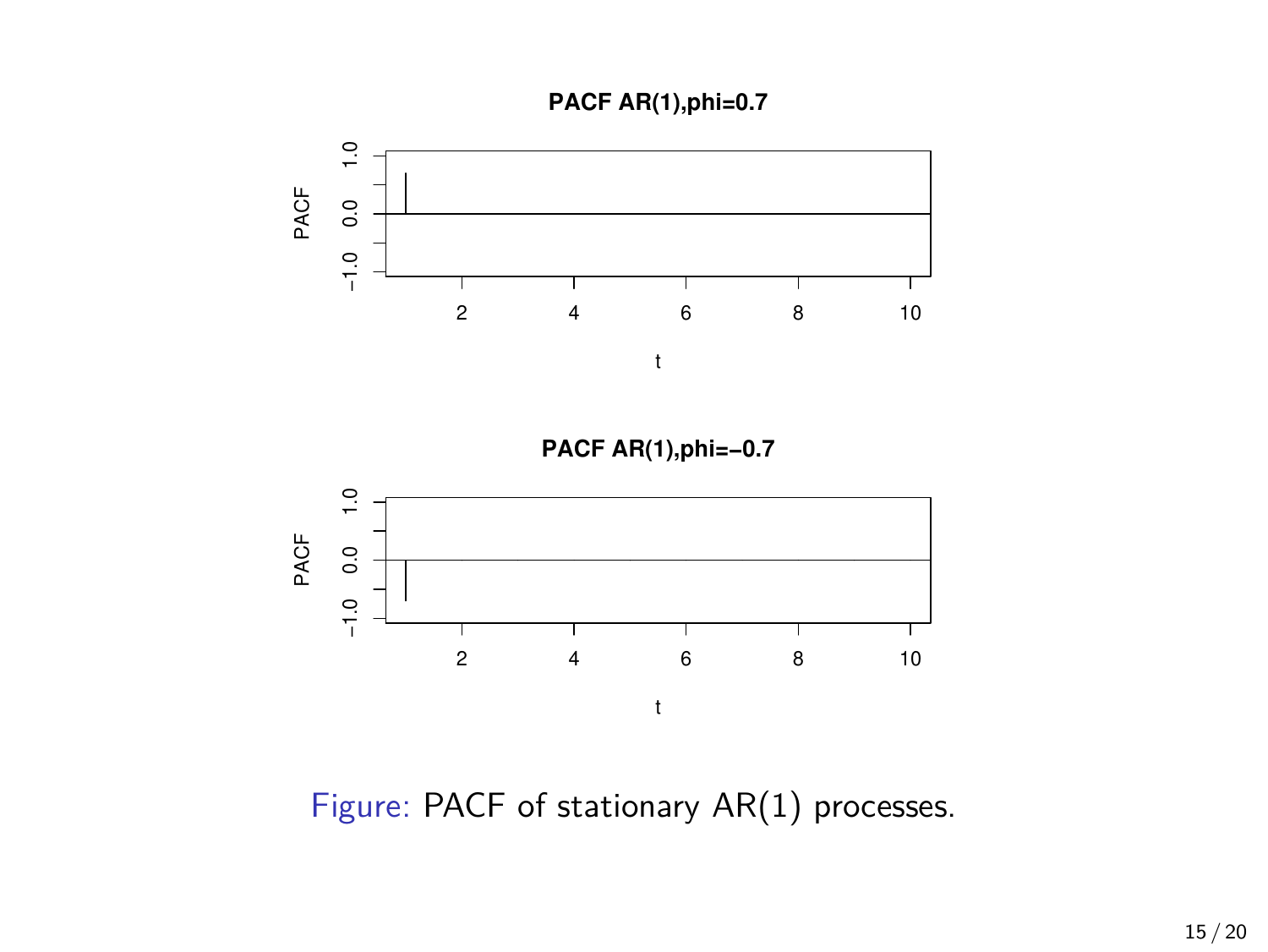



Figure: Estimated PACF of stationary AR(1) processes.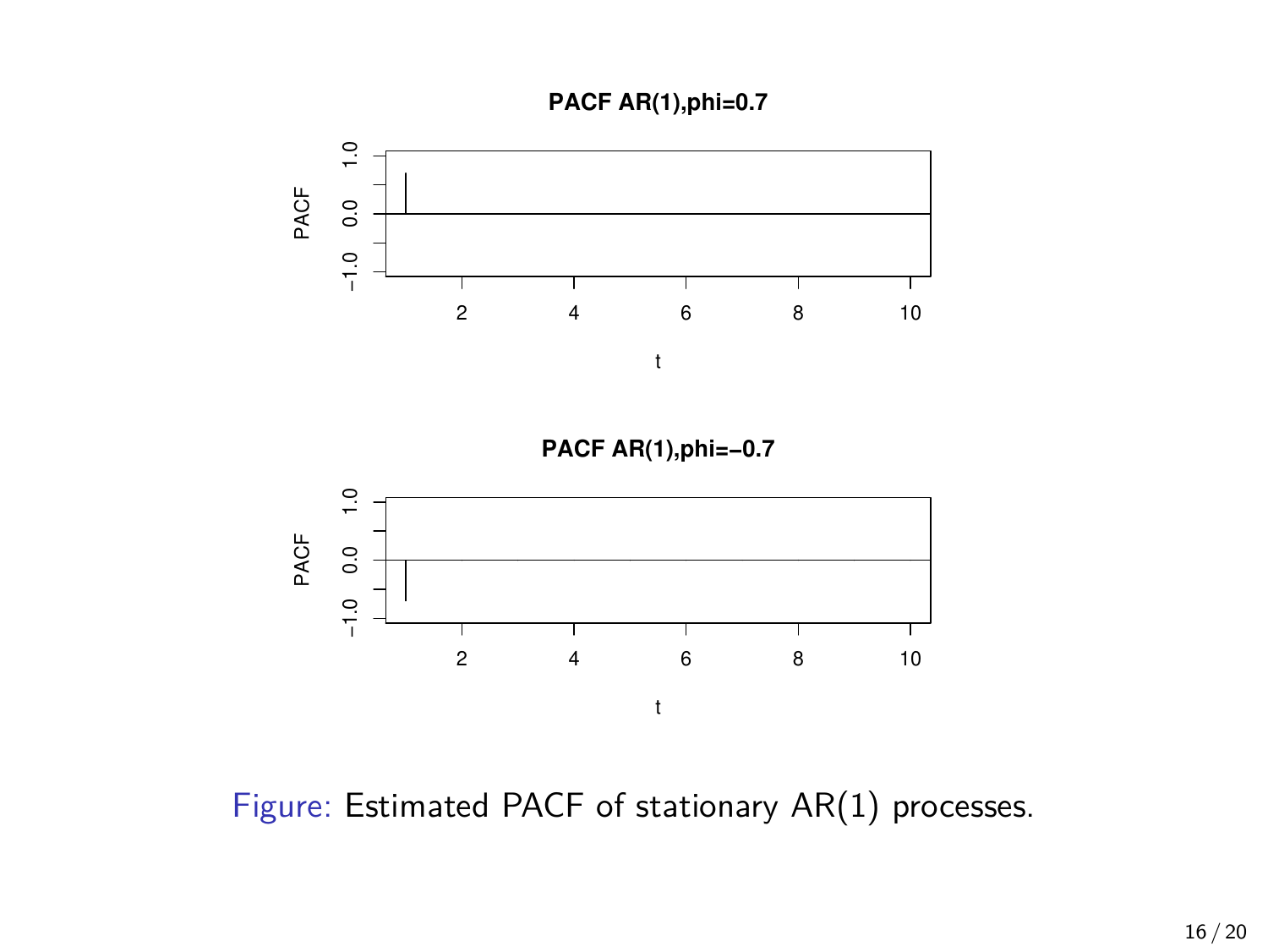- **•** Before studying  $AR(2)$  processes, consider the case in which  $\varphi = 1$ , i.e., the process has Unit Root.
- in this case the model writes:

$$
X_t = X_{t-1} + \epsilon_t,
$$
  

$$
\epsilon_t \sim \text{WN}(0, \sigma^2).
$$

- It is a kind of random walk process.
- The time series and its correlogram may look like the following: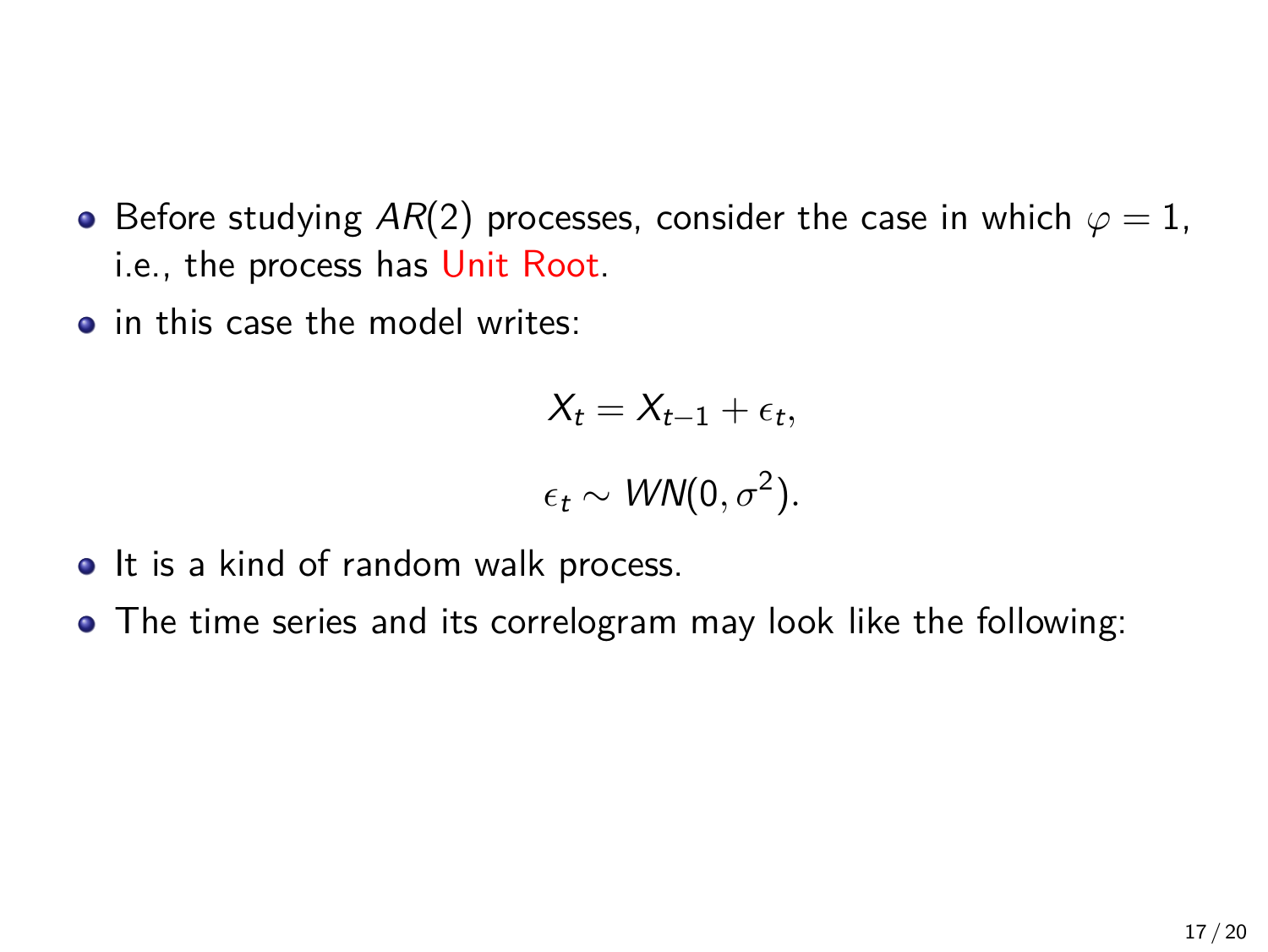

Lag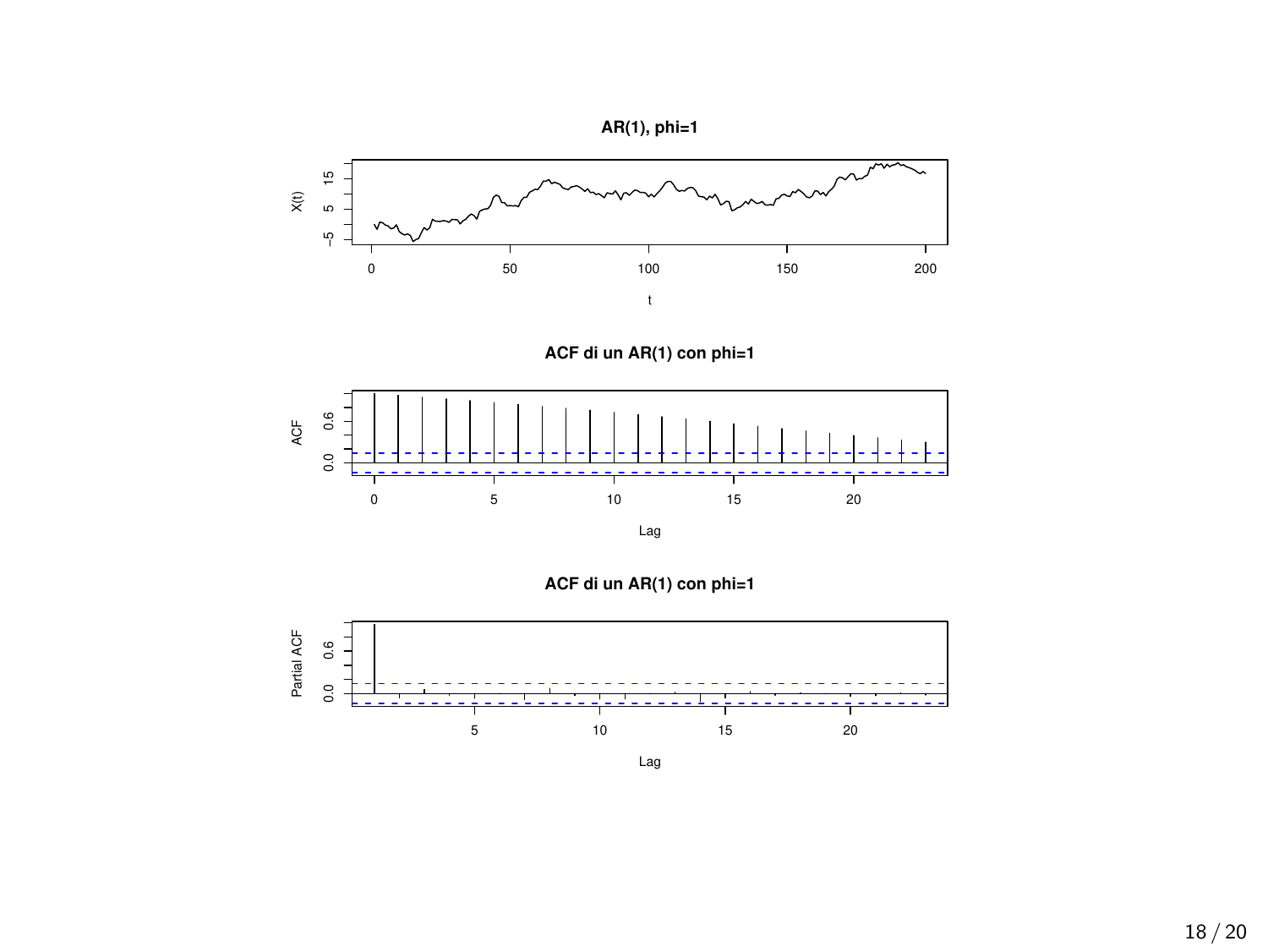• Applying the first differences we would get:

$$
\nabla X_t = \epsilon_t.
$$

- That is, a stationary process. In this case the process  $X_t$  is first order integrated,  $X_t \sim I(1)$ .
- $\bullet$  It means that the process  $X_t$  needs to be differentiated once in order to be stationary.
- We already discussed that the random walk in not stationary. Moreover, it is possible to claim that a shock has permanent effect:

$$
\frac{\partial X_{t+h}}{\epsilon_t}=1 \quad \forall h>0.
$$